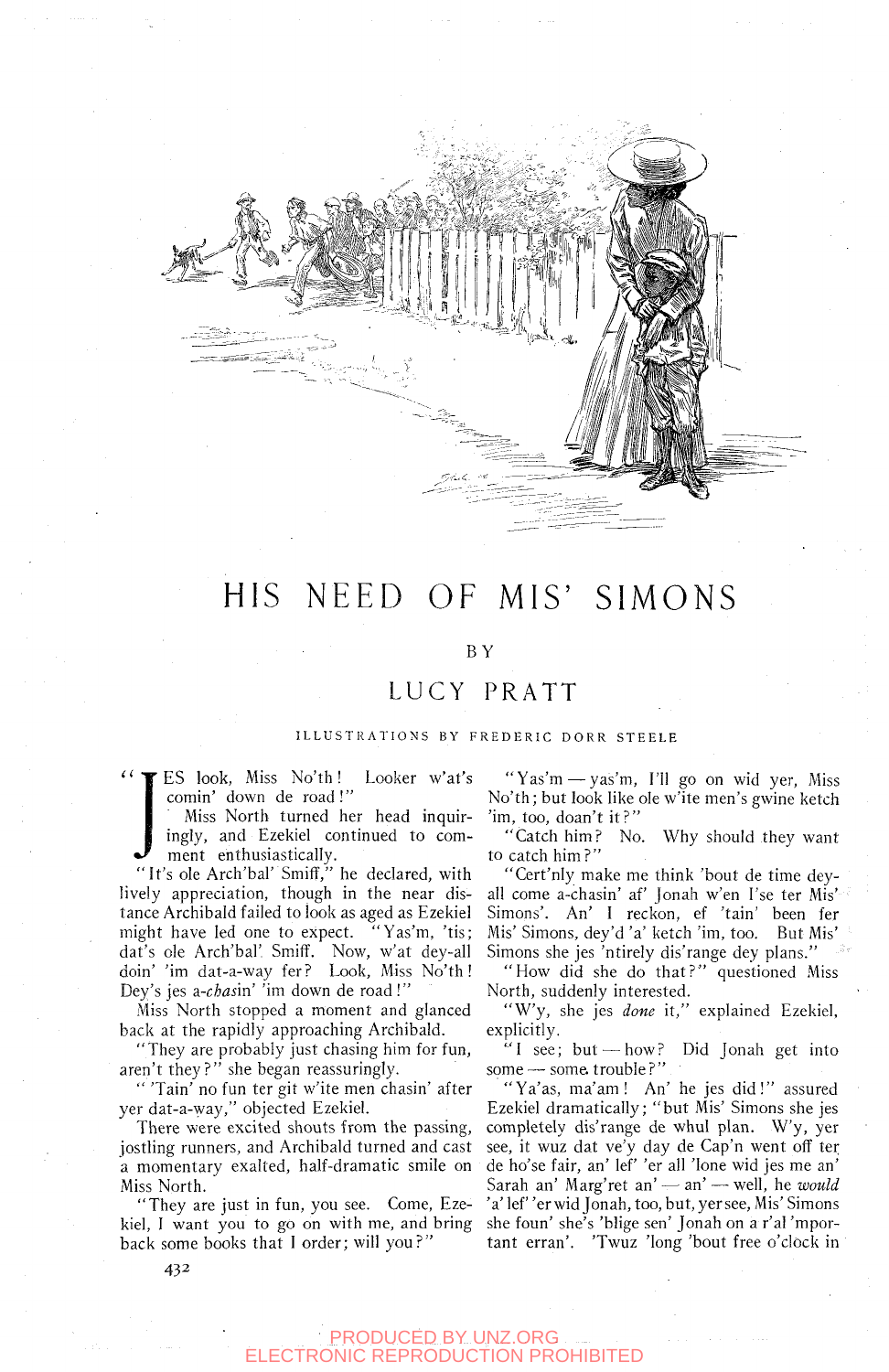de evenin', an' I wuz in de gyarden a-waterin' de yaller lily-baid, an' Jonah he wuz a-hoein' on de li'l' paff where cut 'roun' siden de baid, w'en Mis' Simons step up an' say, 'Jonah,' she say, 'I want yer ter stop a-hoein' an' do a erran' fer me,' she say.

"'Yas'm,' Jonah answer 'er. Yer see, Jonah think a awful heap o' Mis' Simons, an' allays seem ter wanter do jes like she ax 'im ter. Co'se, ef he ain't wanter, w'y, I s'pose he'd 'a' did it jes same anyway, but he jes natchelly *is*  wanter. So, 'Yas'm,' he say, an' Mis' Simons 'mence tellin' 'im all 'bout it. She look up in de sky ez she's talkin', too, at de sun, where's shinin' righ' down stret inter de yaller lilies, an' she say: 'Co'se yer'll be back 'fo' dark, Jonah; doan' be no longer'n yer's *'blige* ter, 'cuz we *wants* yer back 'fo' dark.'

"An' Jonah smile at 'er an' say he'll go 'long right smart, an' Mis' Simons smile back at 'im

Jonah he lef' us dere siden de lily-baid, an' de sun a-shinin' down jes same.

""Zekiel,' Mis' Simons 'mence after w'ile, an' 'er voice soun' kine o' slow an' dreamin' like, "Zekiel, does yer s'pose yer'll ever git ter be 's good a man 's Jonah?'

"'Wha'm?' I say, kine o' s'prise w'en she ax me right out ez plain's dat. 'Yas'm, I s'pose I is. Mis' Simons,' 1 say.

"She look at me r'al quick an' laf, same way I seen 'er do ser many times befo'.

"'I doubt it,' she say, still a-smilin'; 'I doubt it, 'Zekiel.'

"Well, co'se I ain' know jes 'zackly w'at she mean talkin' dat-a-way. but look 'mos' like she think 1 *ain't* ser good's Jonah is, an', anyway , 1 ain't r'ally like way she spoke, so, 'Yas'm,' I say, 'I reckon I *kin* be jes ez good's Jonah !' I say, an' — an' 1 didn' 'mence ter cry, nudder, but — but I 'mence hoein' on de li'l' paff, an' waterin' de yaller lilies, twell Mis' Simons pat me light 'n' sof' on de haid — kine o' laffin', too.

"'W'y, yes, co'se, 'Zekiel,' she say, *'co'se*  yer's gwine be ez good's Jonah ! An' I jes reckon yer'll be 'blige tek 'is place now twell he gits back, too!  $W'y - w'y$ , I couldn' git 'long 'thout yer noways, could I, 'Zekiel?' She ben' down while she's talkin' an' pick a yaller lily f'um de baid. 'Jes see it ketch de sun!' she say. 'Doan't it look like gole ashinin'! Doan't yer reckon 1 better tek a whul bunch ter Mis' Myers, 'Zekiel?' she say. 'She's sick, yer know — po' Mis' Myers !'

"'Yas'm,' 1 answer 'er, an' 'mence pickin' de bunch fer 'er.

an' say, well, not ter kill 'isself 'bout it; an' den gone, won't yer, 'Zekiel? 1 kin trus' yer jes "'An' you'll tek cyare o' de place w'ile I'se



I COULDN' GIT 'LONG 'THOUT YER NOWAYS, COULD I?' SHE SAY"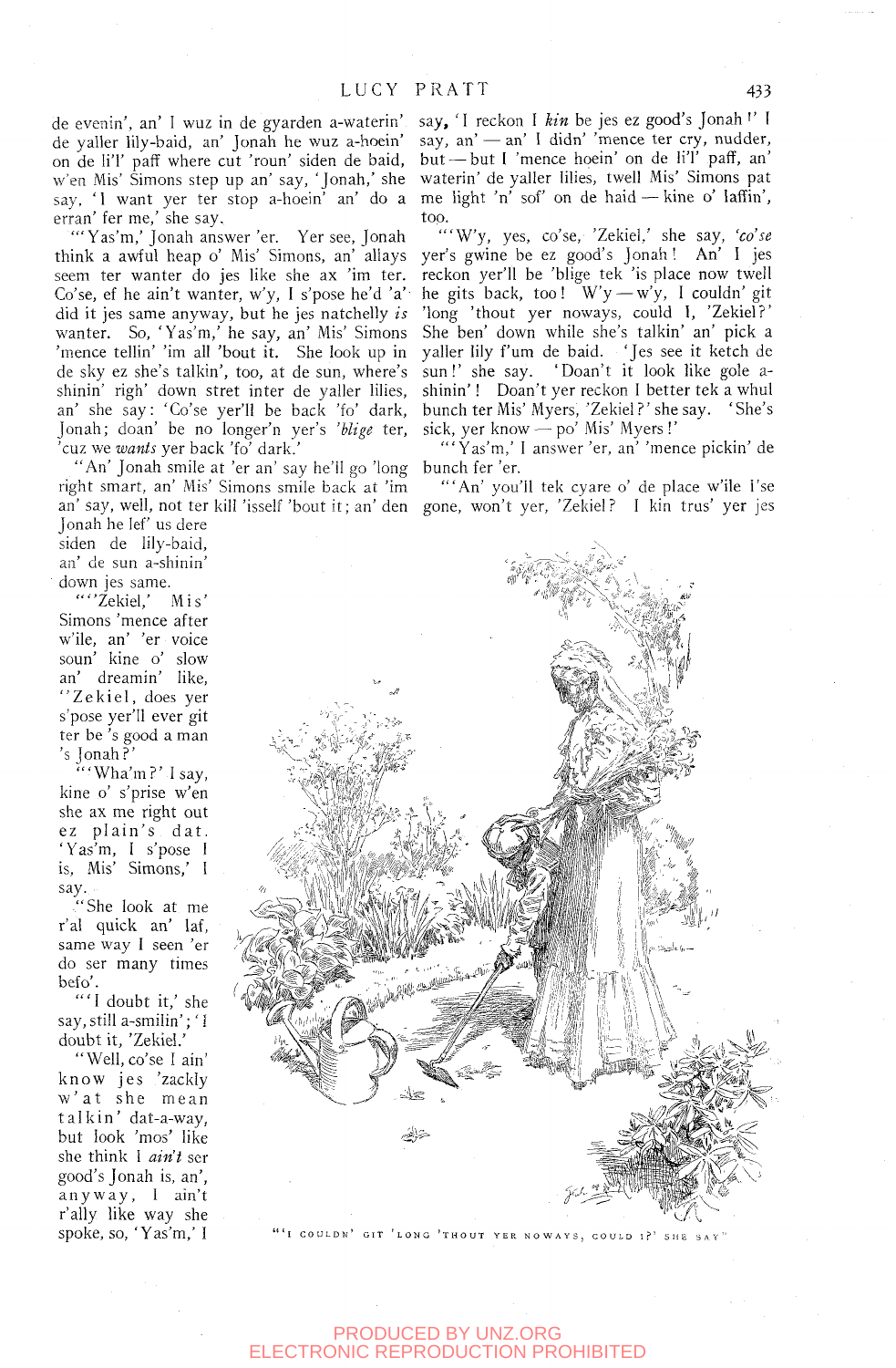same's I kin Jonah, cyan't I ? Ya'as, co'se. I ain' gwine be gone ve'y long, nudder,' she say; 'jes long 'nough ter give Mis' Myers de flowers, an' talk a li'l', or p'r'aps read a li'l' $-$ ' an' same time she's tellin' me 'bout it she 'mence walkin' off down de paff.

" Praesen'ly she turn 'roun' ag'in, an' I kin see 'er tekkin' one o' de lilies f um de bunch an' puttin' it in 'er dress. Den she put 'er hand up to 'er haid quick, like she's thought o' sump'n' she oughter 'membered 'fo'.

"Zekiel!' she say. An' I run up to 'er fas' 's I could.

""Zekiel, tell Jonah I -1 forgot!' she whisper to me, an' she look r'al w'ite an' strange. 'Tell ' $im - no$ an' she seem ter change 'er mine, 'no, I ain' gwine, after all. I'll wait yere twell he comes.'

"Co'se I ain' know w'at 'tis Mis' Simons 'membered 'bout ser quick, an' I ain't r'ally wanter ax 'er, nudder; so I jes stood dere a-lookin' after

er w'ile she walk off ter de li'l' arbor in de gyarden an' se' down on de seat. She look kine o' lonesome, too, a-settin' dere all 'lone, an' I start gwine after 'er ter ax 'er w'at's de matter. But time I gotten dere I didn' r'ally like ter trouble 'er, so I jes stood dere quiet by de do', a-lookin' in.

'"Well, 'Zekiel,' she 'mence praesen'ly, 'did yer want sump'n'?'

"'No'm,' I say, kine o' wishin' I ain't come, 'no'm, but I'se studyin' a li'l' 'bout yer, Mis' Simons — an' wonderin' did sump'n'—frighten yer?'

"She smile den, an' hel' out 'er han'.

'"No, no, my chile,' she say, lookin' mo' like she useter 'gin, "tain' nuthin' frighten 'membered 'fo'. 'Twuz ve'y thoughtless o' me — ter fergit!' she say low like to 'erself. Den, "Zekiel,' she 'mence ag'in, "ow long does yer reckon it's gwine tek Jonah ter git back?'

"'1 dunno'm. Mis' Simons,' I say, 'but I reckon he'll be back right soon now, too.'

*"'Couldn'* tek 'im mo'n a hour, could it? ' she ask, jes ez ef 1 knowed all 'bout it.

'"No'm,' I say, 'couldn' tek 'im mo'n a hour.'



ON A-READIN', AN' 1 KEEP ON A-WUKKIN' ON DE PAFF'"

"She look up r'al bright at me den, an' praesen'ly look down at de flowers in 'er han'.

" 'I reckon *you'll* be 'blige tek 'em ter Mis' Myers, won't yer, 'Zekiel?' she 'mence. But she stop quick 'gin, lookin' same way she did 'fo', w'en she put 'er han' up to 'er haid.

'"No !' she say, 'doan't yer go outen de yard ter-day, 'Zekiel! Yer won't go 'way ter-day, will yer, 'Zekiel?'

"'W'y, no'm,' I say, wonderin' w'at she mean; 'no'm, I ain' gwine 'way 'n' leave yer, Mis' Simons.'

She smile ag'in, an' lay down de flowers, an' den she tuk up a book where's layin' on de seat.

me; I'se jes thinkin' 'bout sump'n'— 1 oughter hoe de weeds outen de gyarden paflf, same way " 'Dat's a good li'l' boy,' she say; 'now go 'n' Jonah's doin' 'fo' he went.'

> "So I went back ter de paff by de lilies, an' start in ter wuk right smart. But, co'se, eve'y liT w'ile 1 'range ter git jes enough time ter look at Mis' Simons, too, a-settin' in de arbor wid 'er book;, an' praesen'ly 'mence ter look like she's 'mos' forgotten where she's at, she's a-readin' ser hard. Mus' 'a' been mo'n a hour sence Jonah went 'way, too, but she keep on a-readin', an' I keep on a-wukkin' on de paff, jes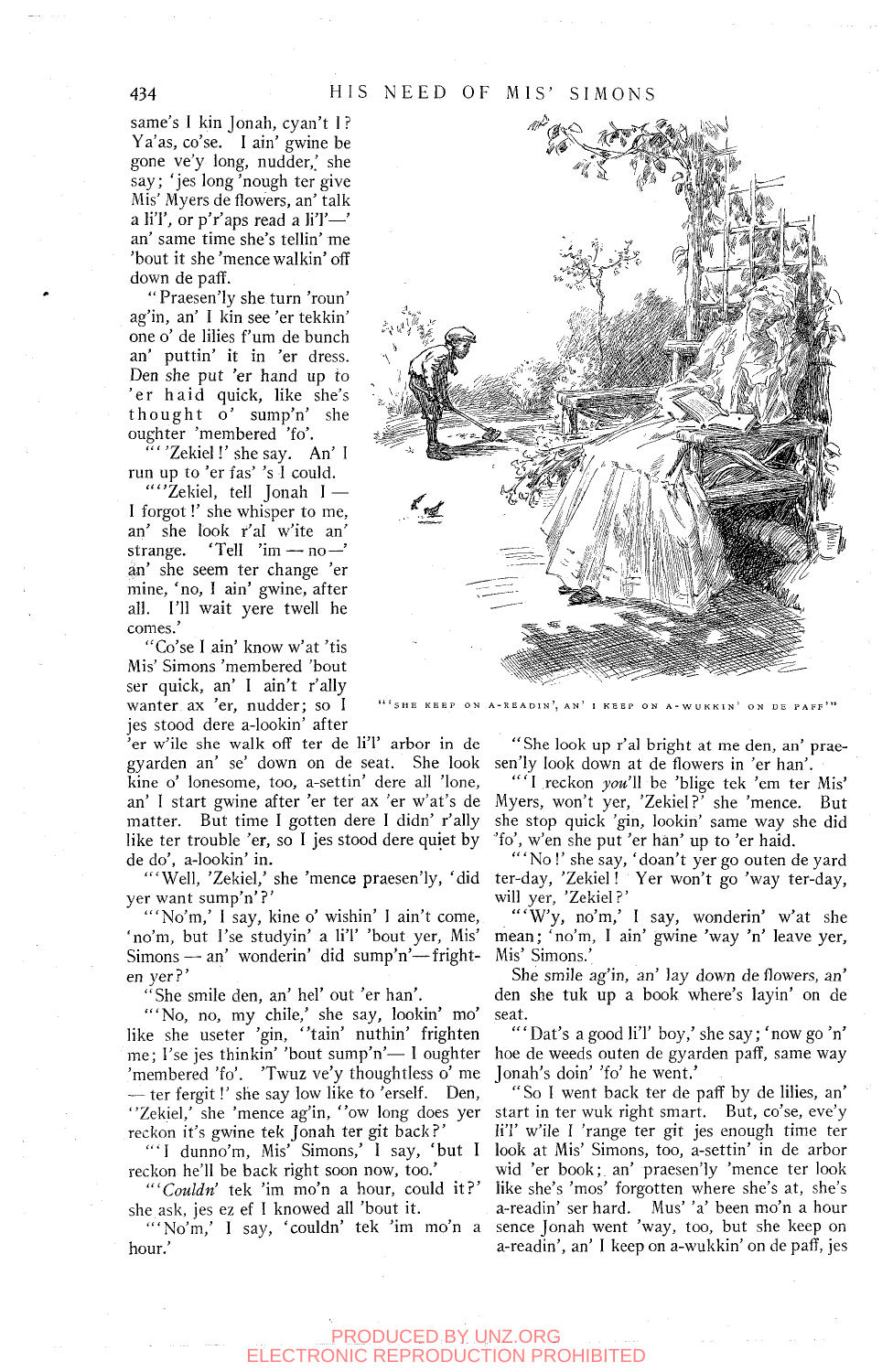wukkin' 'long same's befo', twell bime-by I'se jes 'blige se' down an' res' a liT myself. But Mis' Simons she ain't look up 'tall. An' after I 'mence ter feel kine o' rested an' mo' like wuk, w'y, co'se I got up an' start in hoein' ag'in, an' dere's Mis' Simons still a-settin' dere readin' jes same's befo'! De sun's gittin' kine o' low, too, an' look like she gwine git cotch in de dark ef she ain' cyarful, so I drap my hoe in de grass an' step 'long up ter de li'l' arbor an' se' down on de step. Mis' Simons kine o' start-like w'en she seen me, an' put down 'er book an' raise 'er ban's up slow 'n' sleepy-like to 'er eyes.

"'W'at time is it, 'Zekiel?' she say.

"De clock wuz strikin' six, time I drap my hoe down in de grass, so I tole 'er 'bout it.

'"Six !' she say, a-jumpin' off 'er seat. 'Six er-clock! An' ain' Jonah come? Ain't he come *yit,* 'Zekiel?'

"'No'm, he ain't,' I say, 'cuz he *ain't,* so w'at else *is* it I kin say? 'No'm, he *ain't,'*  I say.

'"An' he's been gone long 'nough to've gone free times at leas'!' she whisper un'er 'er bref. 'Oh, w'at is 1 done! Jonah, *Jonah,* w'y *doan't*  yer come back!'

" 'I reckon he'll be back right soon now,' 1 say, 'cuz cert'nly make me feel bad ter see Mis' Simons look dat-a-way. 'Doan't yer reckon he will?' I say.

"But she jes shuk 'er haid awful sad 'n' slow-like.

"'I'se 'fraid - I'se 'fraid sump'n's 'appen to 'im, 'Zekiel,' she answer. '1 — I sent 'im de ve'y place — where it's awful trouble gwine on ter-day ! 1 sent 'im, 'Zekiel, 'thout —'thout 'memberin' w'at 1 knowed !'

"Well, I ain't r'ally know 'ow ter answer 'er dat time, so I jes didn' make no 'sponse 'tall.

"'Come,' she say, 'we mus' go in de house, 'Zekiel; it's gittin' dark.'

" It seem awful long after we's in de house, an' praesen'ly, it's sech a warm evenin'. Mis' Simons went out on de po'ch. But she mus' 'a' feel kine o' strange 'n' lonesome, too, 'cuz praesen'ly she ax Sarah 'n' Marg'ret won't dey come out 'n' set dere fer a li'l' w'ile.

'"It's time fer you ter go ter baid, ain't it, 'Zekiel?' she say; an' 1 jes start ter tell 'er, 'No'm, I doan' reckon 'tis,' w'en it come de stranges' noise out dere in de yard. Look like somebody's runnin\* ser fas' he cyan't sca'cely breve, an' all time comin' right 'long fru de grass todes de steps.

"'Mis' Simons, Mis' Simons!' somebody whisper, awful hoarse an' strange-like. An' *w'at* yer s'pose? W'y, it's jes *Jo-nah*, a-tearin' right 'long up de steps !

"'Lemme go in. Mis' Simons ! Please lemme go in!' he keep on whisperin', like he cyan't sca'cely breve. 'Dey's after me. Mis' Simons I Dey's gwine git me! An' yer knows I ain't done a *thing to 'em.* Mis' Simons ! Oh, w'at's dey a-chasin' me fer? 1 — I ain' *done a thing!'* 

Yas'm, dat's jes de way he talk, an' 'mos' look like he's gwine fall right down, too, twell Mis' Simons tuk hole uv 'is arm, kine o' shekkin' 'im, like, an' turn 'roun' ter de do'.

"'Go in, Jonah! Quick!' she say. 'Cuz dey's voices an' folks a-runnin' an' holl'in' right dere in de yard. She seem ter jes push 'im in an' shet de do'; an' den she stan' up, lookin' ser stret 'n' w'ite-Iike, didn' look r'ally *like* Mis' Simons.

'"'Tain' gwine nobody else git—fru—dat do',' she say, ser low couldn' nobody sca'cely hyeah it; an' den, oh, 'twuz jes awful! Dey all come a-knockin' up 'ginst de steps, an' aholl'in' an' a-pushin', an' some uv 'em laffin' an' some uv 'em cursin', an' all uv 'em holl'in' 'bout de nigger, an' tellin' Mis' Simons ter bring out de nigger!

"An' w'at yer s'pose? Mis' Simons she jes Stan' dere same's ever, a-Iookin' down on 'em wid 'er back ter de do'.



"IT'S TIME FER YOU TER GO TO BAID, AIN'T IT, 'TER 'NO DE SAY''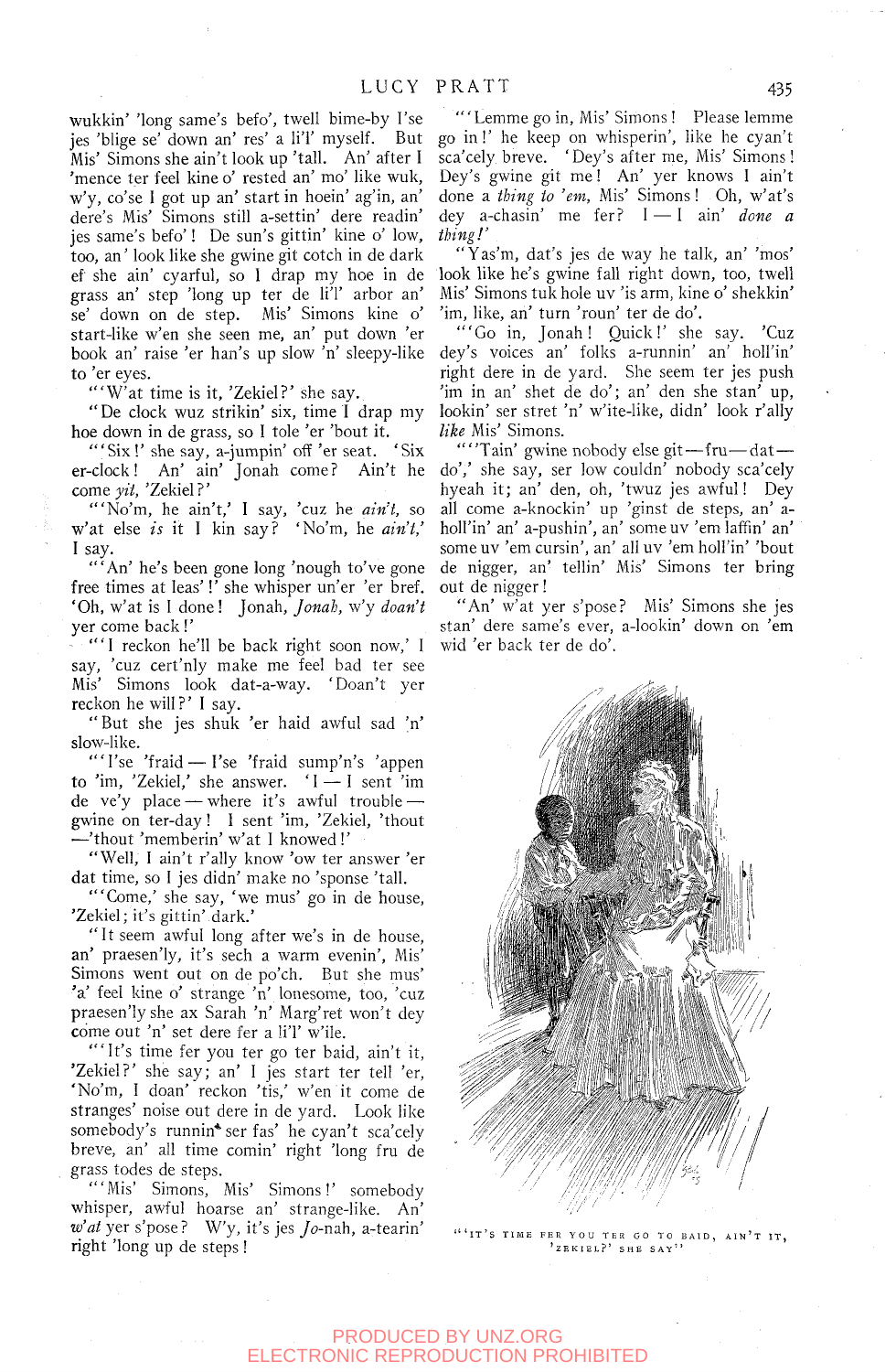'"Bring 'im out!' dey keep on a-holl'in'. 'Bring 'im out!'

"An' 'er face look all w'ite an' dazzlin' in de light, an' 'er voice come low an' kine o' shekkin' like. 'No,' she say, 'I cert'nly is not gwine — bring'im out,' she say. Yas'm, dat's jes de 'sponse she make. An' den dey all 'mence holl'in' ag'in 'bout crim'nal 'n'—'n' murd'rer, an' sayin' does she want 'em ter go in  $af$ -ter 'im, an' buntin' up 'ginst de steps ag'in, an' jostlin' an' pushin', twell Mis' Simons kine crowd of jostling, swearing men. o' step forrad a li'I', still

a-lookin' down at 'em.

"'Ain't yer 'shame!' she say . *'Oh* — *a in't*— *yer* — *'shame!'* An' 1 'dare, ez she stood dere, seem like I ain' nuver seed 'er eyes look ser clare 'n' burnin'-like, ner 'er face ser dazzlin' w'ite.

"'He's jes ez innercent uv any crime—ez 1 is,' she say. ' I knows it, 'cuz I knows 'im,' she say; 'an'-you knows it! Ef yer doan't it's 'cuz yer doan't cyare 'nough 'bout it — ter — fine — out.'

"It's one r'al big man where seem ter be kine o' mekkin' all de res' uv 'em do jes like he done, an' fum de ve'y time Mis' Simons 'mence ter speak he jes stood dere a-lookin' at 'er like he cyan't move ner holler.

"'Yer-doan't cyare 'nough 'bout it — ter — fine out!' she say; ' an' den *dis*  yere's de kine o' thing yer do! Oh, it's de kine o' thing we's 'blige answer fer — eve'y day!' An' she stop, kine o' gaspin' like, ter ketch 'er bref.

"Well, de ve'y same time she stop, de big man turn 'roun' awful quick 'n' look off r'al sudden at de road an' den he look at de.res' where's cursin' 'n' laffin' ----- "

"Ezekiel!" interrupted Miss North in a sharp whisper, catching at his arm. Then her hand dropped, and she looked around her.

"Don't you see, Ezekiel?" she went on naturally. "We are almost there. And  $\div$ wait, Ezekiel; stay right here; don't hurry so. Wait, stay close to me !. There seems to be  $$ some trouble."

"It's Arch'bal', Miss No'th!" he began, his voice rising excitedly. " Dey's cotch 'im ! 1

tole yer dey's gwine cotch 'im. Miss No'th ! Look, Miss No'th !"

Just then a big negro broke in on the scene, and suddenly Archibald was at large again, dashing through the noisy crowd in one direction, while the big negro ran in another. In the confusion that followed. Miss North put her hand out for Ezekiel, to find that he was not there, while Ezekiel, looking distractedly for Miss North, found himself pushed on in the

> " Oh, look out !" he gasped; "yer's pushin' me! Yer yer's steppin' on me! *Oh, turn me loose!"*

> "Get out o' yere !" a coarse voice called in his ear. "You'll get killed, an' good riddance if you do !"

> He felt them closing in over him, while he slipped to the ground — tramping on over him, pushing, tramping on, while, a limp, wounded little heap, he tried to raise his head, and felt it knock back again in the dust.

> "Mis'—Mis' Simons wouldn' nuver 'a' let yer done me — dat-a-way !" he whispered vaguely. He raised his head again, feeling confusedly for it as he sat up, gazing stupidly around. Then he pulled himself to his feet an d limped aimlessly around in a circle.

> "Where's I gwine?" he mumbled . *"Mis' Simons!*  ... . Mis' Simons—wouldn' nuver 'a' let yer — done  $me - dat-a-way$ !" He stumbled off across the sidewalk into the grass, unheeded by a still confused, noisy

crowd In the grass he still stumbled on. "Mis' Simons wouldn' nuver 'a' let yer — 'a' let yer — done me —" As he slipped down again into the grass, his eyes closed.

A crowd of angry, excited men seemed to be still before him — but Mrs. Simons stood with her back to the door, looking down at them with a white face. From a step beside her he seemed to be still looking up at her, while her low, vibrating voice seemed to be still echoing — echoing:

"Oh, aren't you ashamed of yourselves! *Aren't* — *you* — *ashamed!"* 

With their reckless, brutish faces flickering



TAIN' GWINE NOBODY ELSE GIT-

SHE SAY

 $FRU - DAT - DO'$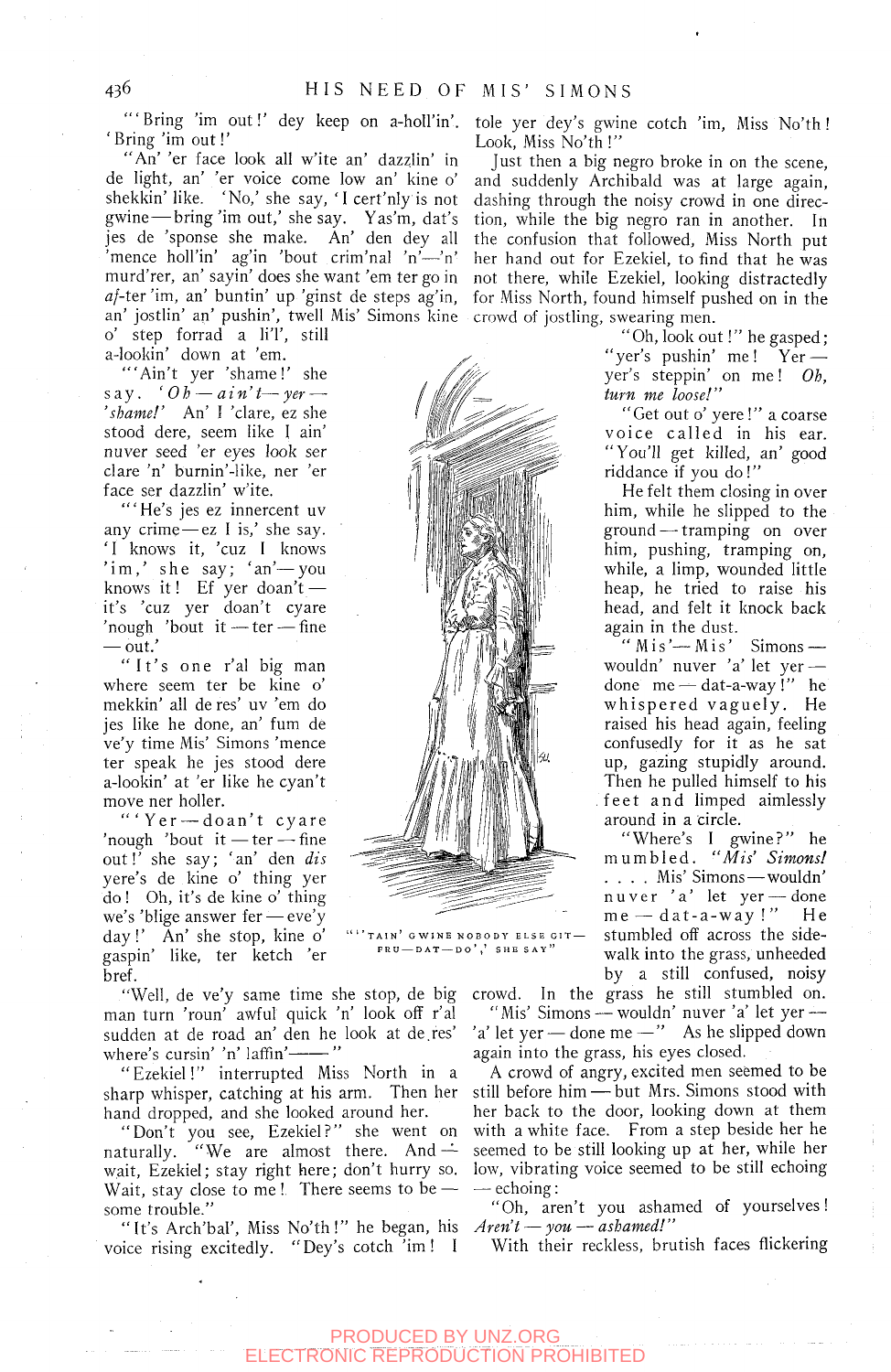before him again, he thought he was watching only her—watching—while her low voice went vibrating on - till they turned from her, swearing and laughing ! And then she was stretching out her white hand, catching at one of the she?" he went on dreamily. "She wouldn' pillars, while she slipped down —down beside him on the step — and her arms fell around him helplessly.

"You'll — take — care of me!" she cried faintly, "won't you-Ezekiel!"

"Yas'm," came a broken whisper from the grass, "I'll tek cyare o' yer. Mis' Simons!"

But there was another low voice which he did not understand, and his eyes opened wide, looking up vacantly at Miss North.

"Ezekiel! Have you — have you — been hurt? Oh, Ezekiel  $--$ "

"Yas'm, 1 reckon I is. Mis' Simons, jes a li'l'," he mumbled, struggling painfully to his feet; "but I'll — tek cyare o' yer —I'll tek cyare o' yer. Mis' Simons!"

The next morning he sat in his seat at school, watching Miss North with large, absent eyes.

"You ought not to have come this morning, Ezekiel," she began gently, as her eyes rested on his thin, wistful little face; " I don't think you ought to stay."

"Yas'm, I oughter stay, Miss No'th," he assured her, with a faint smile. His eyes wandered to the window.

"Did dey ketch 'im?" he questioned suddenly. " Did dey ketch Arch'bal', Miss No'th ? "

"No," she answered, a sudden hot color risingup in her cheeks. "Archibald's gone away;

they can't find him. But he — he needn't have. They found out it was a mistake; he wasn't the one they wanted."

"Mis' Simons oughter 'a' been yere - ain't nuver 'a' let 'em — done 'im — dat-a-way ! Would she. Miss No'th?"

"No!" she answered, her voice startling him out of his dream, while the color deepened painfully in her cheeks. "Remember always, Ezekiel, she *wouldn't* have let them ! And remember"— her voice softened — "she's your friend, because — she's of the best! Miss North's eyes wandered dreamily now, and she seemed to have forgotten her audience. "Remember, there are always the others, too the coarse and the brutal, who are only *glad of an excuse* — and they can stamp their whole people — very coarsely. But remember,, Ezekiel," her eyes gazed fixedly ahead, "it isn't the fault of the best ones; it's the fault of the worst—who always snatch at an excuse—and who will — just as long as they're allowed."

Her eyes fell on Ezekiel again, who was looking at her in wide perplexity.

"What is it, Ezekiel?" she smiled. "Oh, yes, 1 was just saying — about Mrs. Simons she was always *very* good to you, wasn't she, Ezekiel?"

"Yas'm, Mis' Simons cert'nly wuz good ter me." Again it was Ezekiel's eyes that dreamed with languid, velvety moistness.

"Remember — that she's — one of the best, Ezekiel!"

"Yas'm," came the gentle response; "couldn' be nobuddy no better'n — Mis' Simons!"